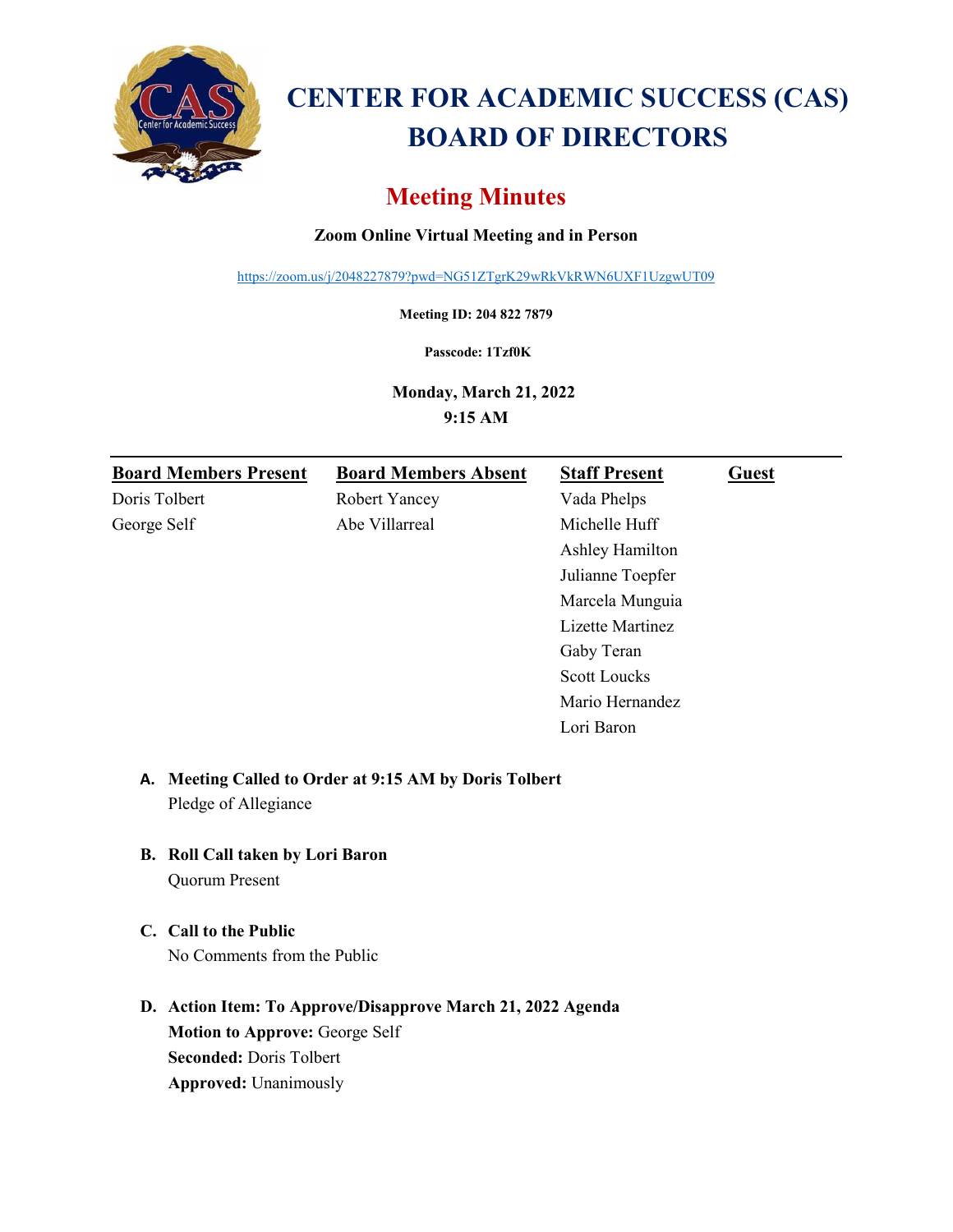- **E. Action Item: To Approve/Disapprove the February 21, 2022 Minutes Motion to Approve:** George Self **Seconded:** Doris Tolbert **Approved:** Unanimously
- **F. Action Item: To Accept/Decline Julianne Toepfer as a check signer to the Student Activities account**

**Motion to Approve:** George Self **Seconded:** Doris Tolbert **Accepted:** Unanimously

#### **G. Business/Finance**

The report is in the packet.

#### **H. Report on Current Legislation**

George Self reported on a few bills working through the system.

#### **I. Principals' Reports**

#### **Douglas CAS Report**

Douglas is actively enrolling students. Graduation will be May 27 at 10<sup>th</sup> Street Park. The report is in the packet.

#### **Sierra Vista CAS Report**

The report is in the packet.

Julie Toepfer added that the mother of one of our kindergartners was severely injured by a dog. The student will receive counseling.

#### **J. Building Maintenance, Security & IT**

Lights were repaired and the doors were painted during Spring Break. The report is in the packet.

#### **K. Human Resources Report**

The report is in the packet. Ashley Hamilton noted that Staff Covid cases have declined.

#### **L. Executive Director's Report** Vada Phelps

• Cat in the Hat visited the Douglas Elementary school. The newspaper article is in the packet.